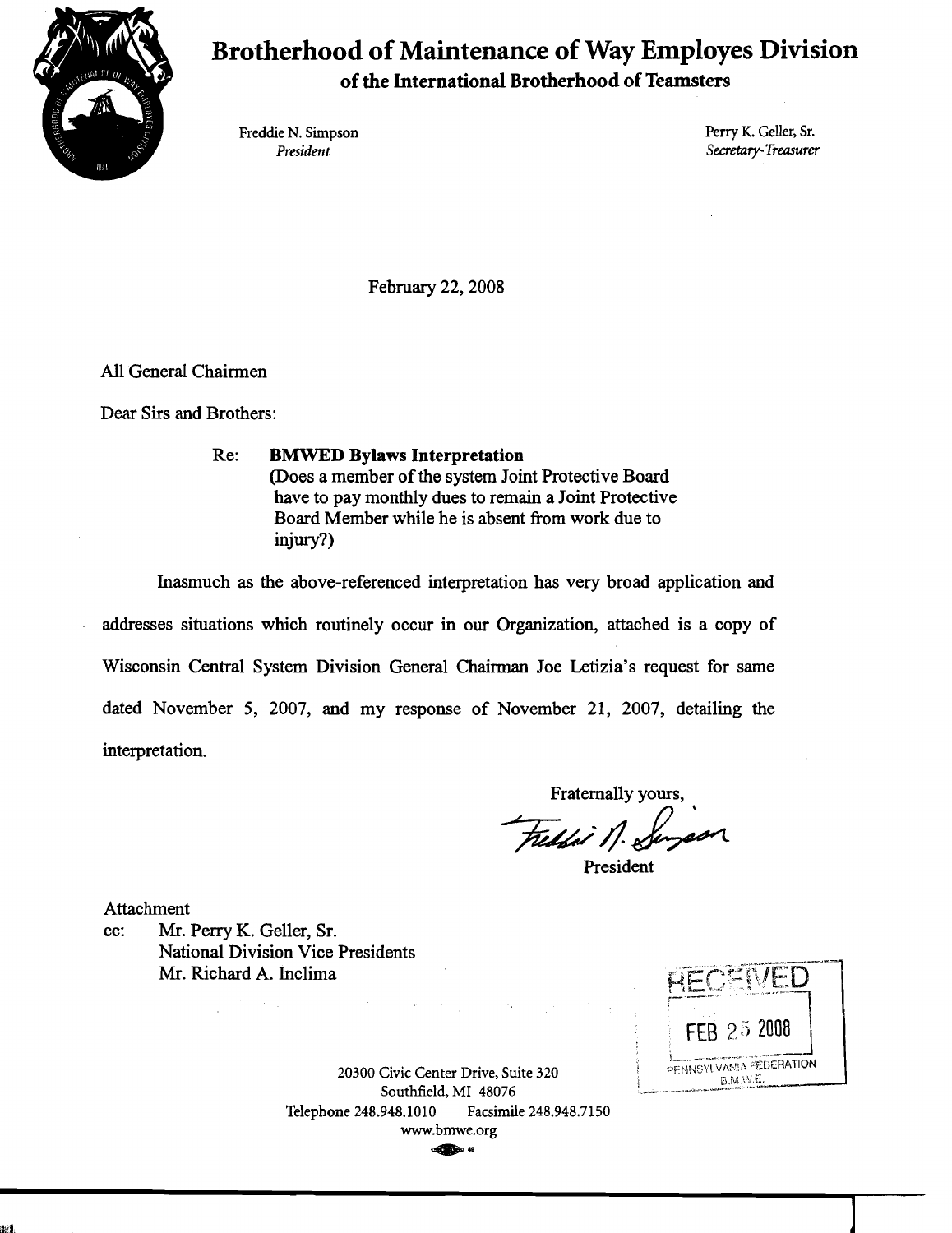

## **www.wcsystem.org Brotherhood of Maintenance of Way Employes Division**

*Of the International Brotherhood of Teamsters* **Wisconsin Central System Division** 

**Joe Letizia Chris Peters Chris Chris Chris Chris Chris Chris Chris Chris Chris Chris Chris Chris Chris Chris Chris Chris Chris Chris Chris Chris Chris Chris Chris Chris Chris Chris Chris Chris Chris Chris Chris Chris** 

**715-572-7 127 71 5597-26 1 1 715457-2296** 

**General Chuirman Vice** Cbairm~ **2.1 Vicc~ 205 GRy** Stroa **POBax413 3641 Town Hln Rd Correct Bay, WI 54303 Correct Correct Correct Correct Correct Correct Correct Correct Correct Correct Correct Correct Correct Correct Correct Correct Correct Correct Correct Correct Correct Correct Correct Correct Corre** 

November 5,2007

Freddie Simpson President-BMWED 20300 Civic Center Dr. Suite 320 Southfield, MI 48076-4169

**Dear** President Simpson,

The purpose of this letter is to ask for your assistance in interpreting the BMWED By-Laws andfor **BMWED-IBT** Merger Agreement **concerning** a system officer's dues obligation during an absence from work due to an injury or sickness. I have researched the BMWED By-Laws and BMWED-IBT Merger Agreement for the answer to my question several times. Unfortunately I have not identified a clear answer.

The member in **question** is Roger Kuske who is a WC Joint Protective Board Member representing Local 2928. Mr. Kuske **has** been absent **from** work due to an on-the-job accumulative back injury, which **began** on March 15, 2007. He has **been** a member in **good**  standing and has continued to pay his assumed monthly dues obligation despite the financial burden that he and his family face due to his absence **From** work. He takes his position as Joint Protective Board Member very seriously and would like to continue to provide his knowledge and support to our system and Brotherhood. He was nominated and elected while he was still working and paying full dues. My question then, is does he have to pay the monthly dues to remain a Joint Protective Board Member while he is absent fiom work due **to** this **injury?** 

Please respond at your earliest convenience as this **member** continues to pay dues **each** month but could certainly **use** the money for other financial obligations.

Thank you for your time.

Fraternally Joe Letizia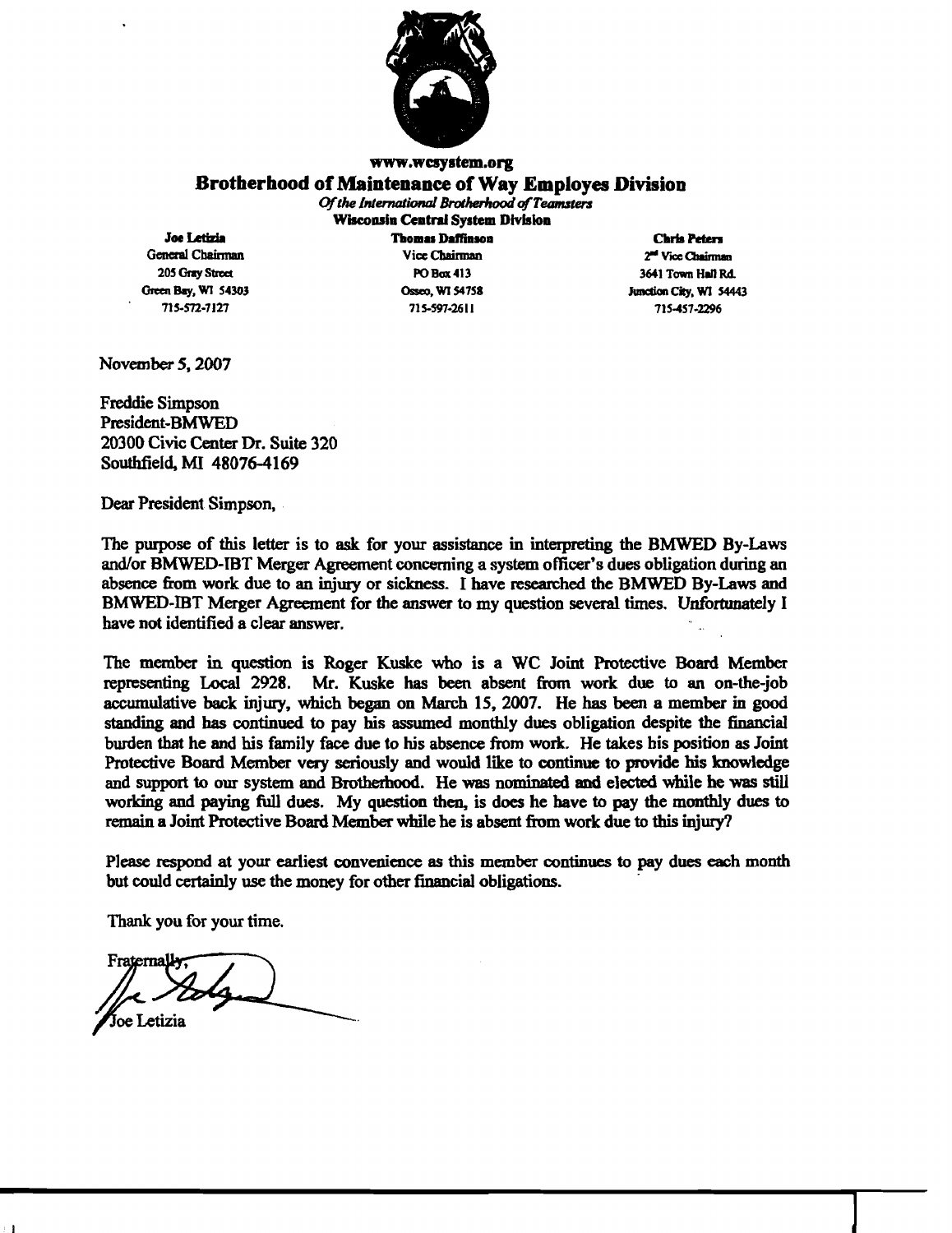

## **Brotherhood of Maintenance of Way Employes Division**

**of the International Brotherhood of Teamsters** 

Freddie N. Simpson Perry K. Geller, Sr. *Perry K. Geller, Sr. Perry K. Geller*, Sr. *President* 

**President** Secretary- *Treancrer* 

November 21, 2007 (Via facsimile and mail)

Mr. Joe Letizia, General Chairman Wisconsin Central System Division 205 Gray Street Green Bay, **WI** 54303

Dear Brother Letizia:

Re: Request for Interpretation dated November 5, 2007

This has reference to your letter dated November 5,2007 wherein you request an interpretation on the following question, which I have paraphrased below:

Question: Does a member of the system Joint Protective Board have to pay monthly dues to remain a Joint Protective Board Member while he is absent from work due to injury?

To provide an answer to this question, we must refer to the BMWED Bylaws, the Merger Agreement, and the Teamsters Constitution as each has provisions which **are**  applicable to the question at hand.

Article XVI, Section 2 of the BMWED Bylaws addresses the issuance of Unemployment Cards and the rights of members who **are** out of work due to a reduction in force, sickness or temporary disability, strikes or lockouts, or when serving in the military. Article **XVI,** Section 2 states, in pertinent parts:

"Any member who is fully paid up and in good standing shall be entitled to an Unemployment Card, without cost, when laid off through a reduction in forces, sickness or temporary disability, strikes or lockouts, or when serving in the Military Service of the United States. . . ."

"Members who apply for an Unemployment Care must do so within sixty (60) days from the last day of the month in which they were employed. . . ."

> **20300 Civic Center Drive, Suite 320 www.bmwe.org** -- **Southfield, MI 48076 Telephone 248.948.1010 Facsimile 248.948.7150**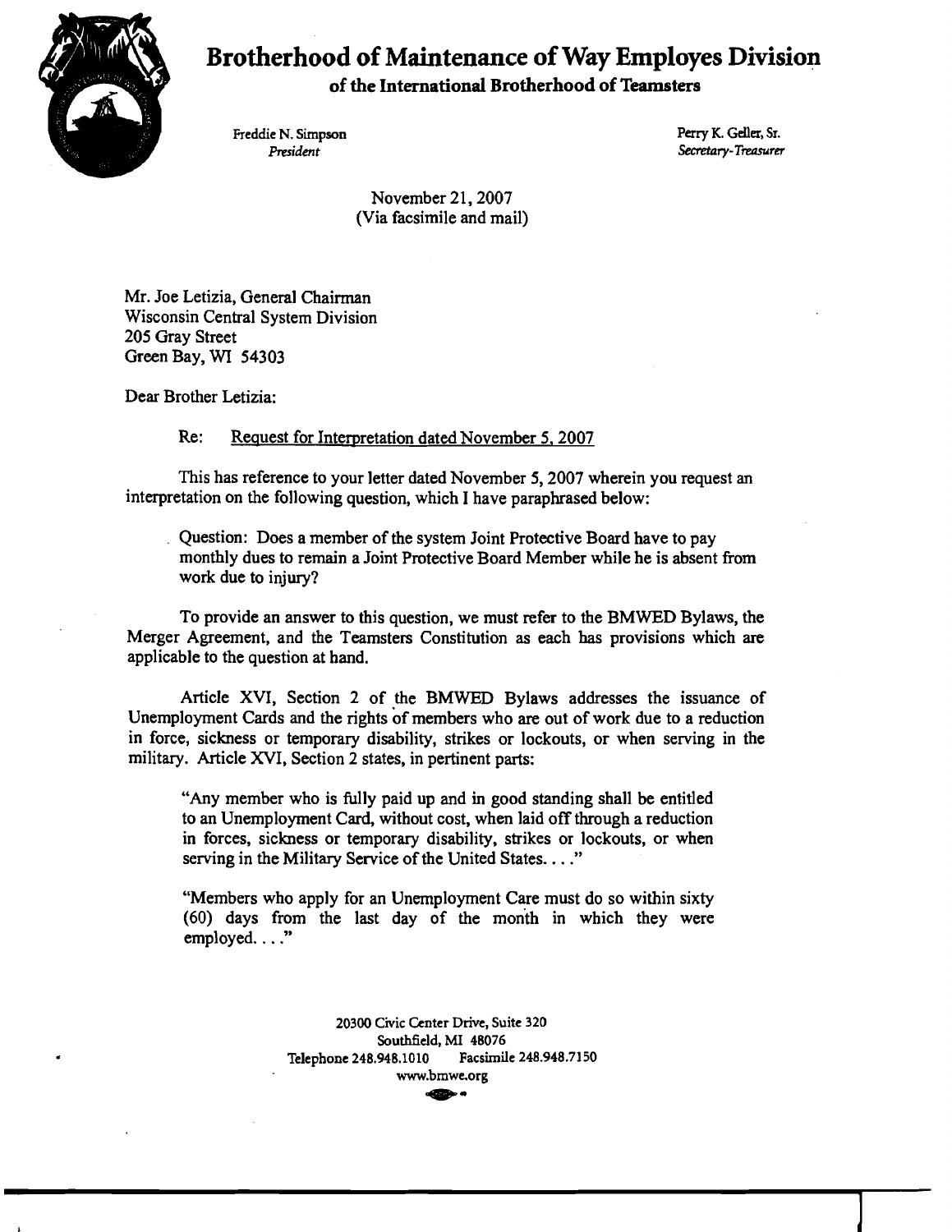**"A** member holding an Unemployment Card shall for one year from the date of its issuance be considered a member in good standing and shall be entitled to all the rights, privileges, benefits and protection guaranteed by these Bylaws of the National Division except as provided in the Merger Agreement. After one year, such member shall be entitled to a seat in the Local Lodge while in session, but shall not be entitled to a voice or a vote. . . ." (Emphasis added)

Article **XIX,** Section 2 of the BMWED Bylaws addresses member participation in the Protective Department and eligibility for membership on a System Joint Protective Board. Article **XIX,** Section 2 states:

"Membership Participation. Each member in good standing in the BMWED shall be required to participate in the Protective Department subject to the laws, rules and regulations by which it is now or may hereafter be governed.

"Any member of the BMWED in good standing within the jurisdiction of a System Division or Federation Joint Protective Board is eligible for membership on said Board; provided, however, that after organizing, such Boards may, consistent with the provisions of these Bylaws, the Merger Agreement and applicable law, decide eligibility to membership on said Board."

**Thus,** based upon the forgoing provisions of the BMWED Bylaws, a member who has applied for an Unemployment Card within sixty days from the last day of the month in which they were employed would be considered a member in good standing and be entitled to all the rights, privileges, benefits and protection guaranteed by the Bylaws of the National Division, except as provided in the Merger Agreement. Based upon the information contained in your letter, Brother Kuske began his absence from work on March 15, 2007, thus requiring him to have applied for an Unemployment Card within 60 days of the last day of March 2007, i.e., by May 30, 2007. Insofar as the National Division does not have an Unemployment Card on record for Brother Kuske, I can only conclude that application for an Unemployment Card was not made during the 60-day period specified by Article **XVI,** Section 2. If an Unemployment Card had been timely issued, Brother Kuske would have remained entitled, for a period of one year, to all the rights, privileges, benefits and protection guaranteed by the Bylaws of the National Division, except as provided in the Merger Agreement. In other words, he would have been eligible to participate in the affairs and business of the BMWED during the first 12 months of unemployment without payment of dues, except for such business related to nominating, seconding and voting in officer and delegate elections, and except for maintenance of "continuous good standing" for eligibility to run for office.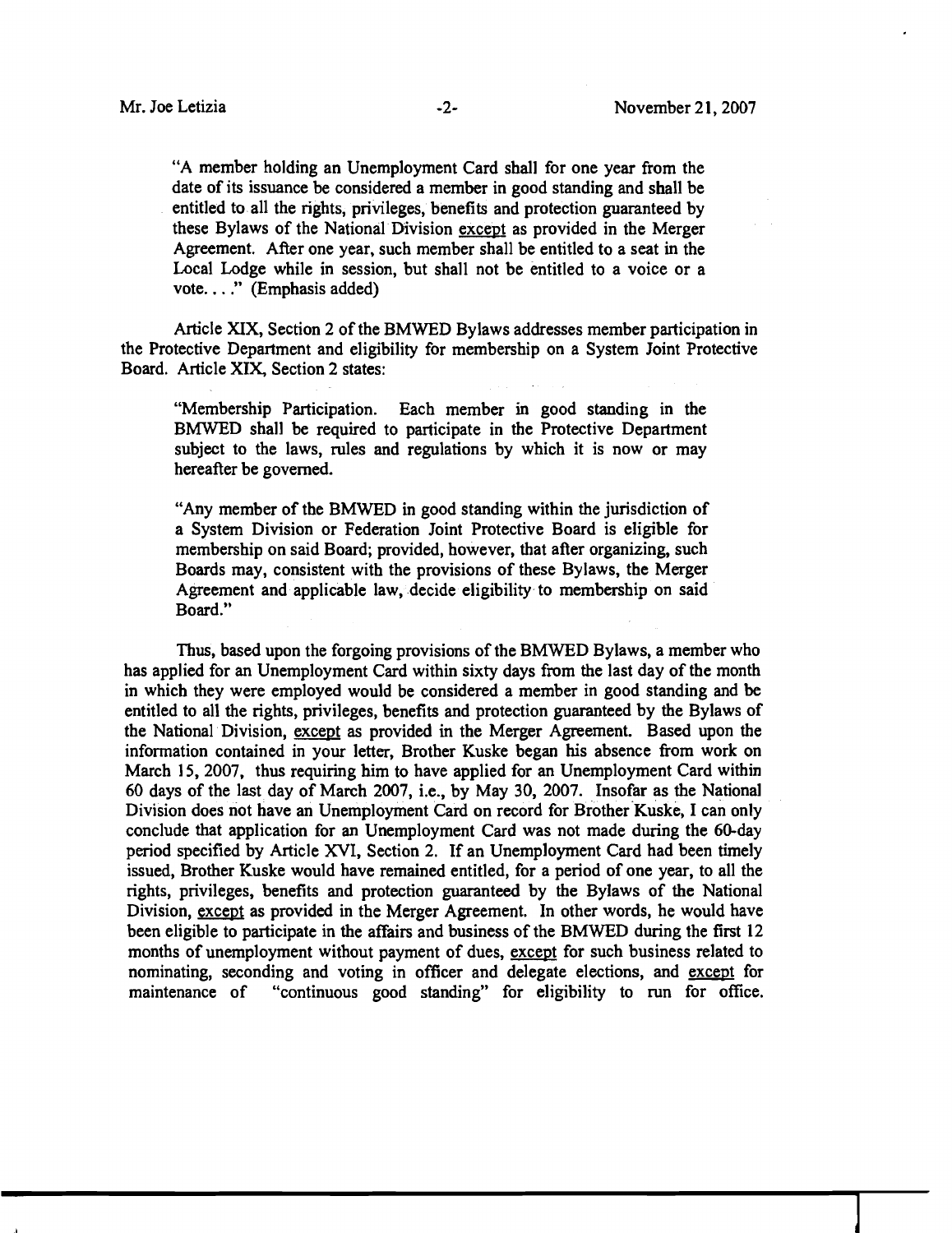Next we look to Paragraphs **4.8** and **4.9** of the Merger Agreement and its references to the Teamster Constitution as it relates to the "good standing" and "continuous good standing" provisions of the Teamster Constitution. Article X, Section 5 (c) of the Teamster Constitution states, in pertinent part:

"All members paying dues to Local Unions must pay them on or before the last business day of the current month. Membership dues to Local Unions are due on or before the first day of the month and must be paid on or before the last business day of that month. Any member failing to pay his dues at such time shall not be in good standing for such month but may restore such good standing for such month for the purpose of attending meetings, nominating, voting, and participating in the affairs of the Local Union by the payment of his delinquent dues prior to said meeting. Payment of such dues after their due date shall not restore good standing status for such month or months in computing the continuous good standing status required by Article 11, Section **4** of this Constitution as a condition of eligibility for office..."

As stated previously, the timely issuance of an Unemployment Card would have allowed Brother Kuske to participate in *most* of the affairs (excluding nominations and elections) of the union, including participation on the Joint Protective Board, for a period of one year fiom the effective date of the Unemployment Card without the payment of dues while unemployed. Eligibility to nominate or vote in elections, however, is an exception to the rights granted by a BMWED Unemployment Card, and such right to nominate or vote in elections is governed by the good standing provisions of Article **X,**  Section 5 (c) of the Teamster Constitution and Paragraph 4.8 of the Merger Agreement. Also, be mindful that the issuance of Unemployment Cards does not satisfy the requirement to maintain "continuous good standing" status under the Teamster Constitution for the purpose of eligibility to **run** for office (see Paragraph **4.9** of the Merger Agreement and Article **11,** Section **4** of the Teamster Constitution).

The fact of the matter is that neither the BMWED Bylaws nor the Teamster Constitution specifically requires the payment of dues during periods of unemployment. Thus, even in the absence of the timely issuance of an Unemployment Card, Brother Kuske may still retain his position as a member of the Joint Protective Board while unemployed, provided that he restores his "good standing" by paying dues (i.e., restores one month good standing) for the month prior to the month in which he is actively participating in union meetings, nominating, voting, or participating in the affairs of his Local Lodge or as a member of the Joint Protective Board. Absent the requirement to restore (one month) good standing for the purpose of participating in union meetings, nominating, voting, and participating in the affairs of his Local Lodge or the Joint